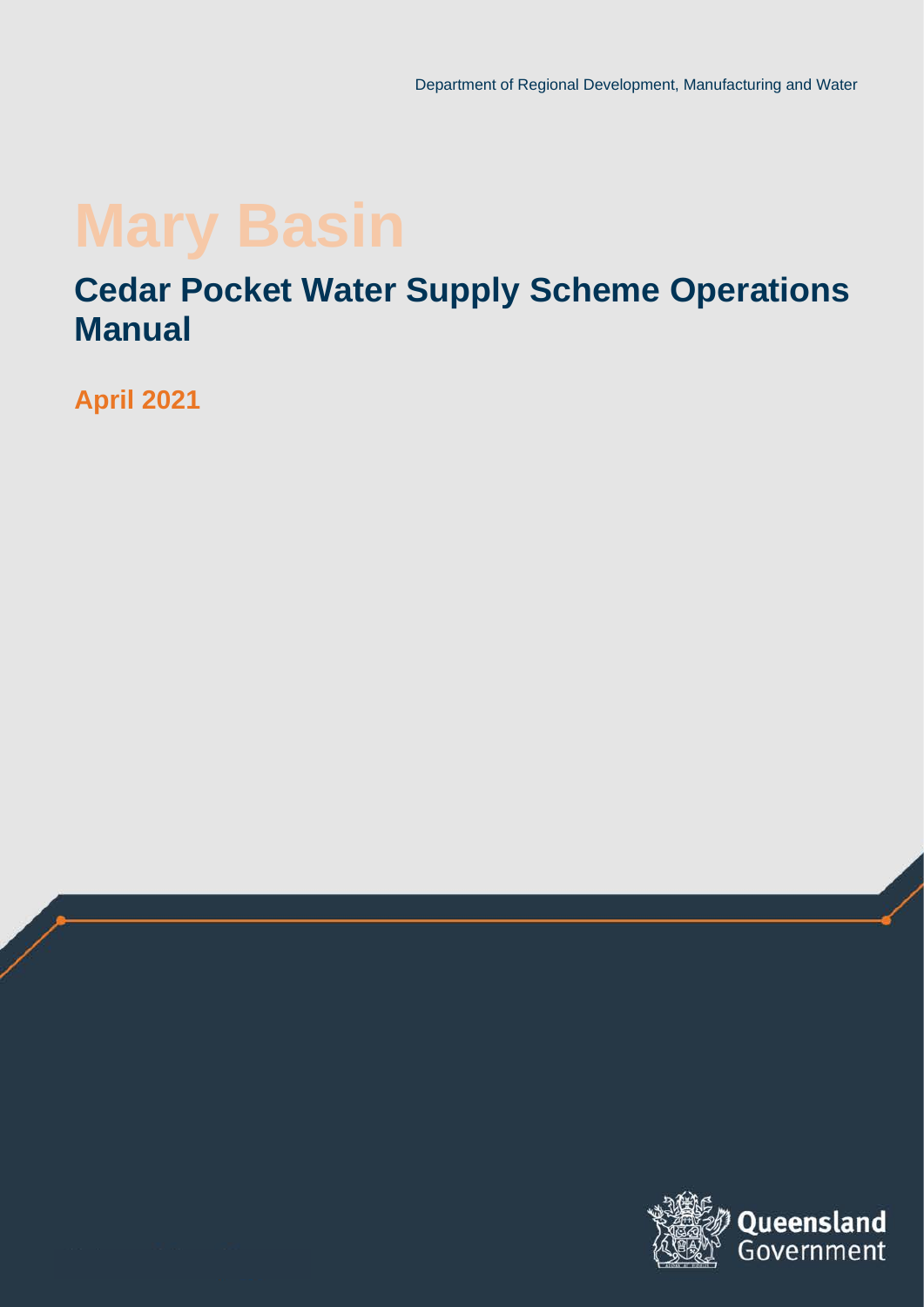This publication has been compiled by Water Policy, Department of Regional Development, Manufacturing and Water.

© State of Queensland, 2021

The Queensland Government supports and encourages the dissemination and exchange of its information. The copyright in this publication is licensed under a Creative Commons Attribution 4.0 International (CC BY 4.0) licence.



Under this licence you are free, without having to seek our permission, to use this publication in accordance with the licence terms. You must keep intact the copyright notice and attribute the State of Queensland as the source of the publication.

Note: Some content in this publication may have different licence terms as indicated.

For more information on this licence, visit https://creativecommons.org/licenses/by/4.0/.

The information contained herein is subject to change without notice. The Queensland Government shall not be liable for technical or other errors or omissions contained herein. The reader/user accepts all risks and responsibility for losses, damages, costs and other consequences resulting directly or indirectly from using this information.

#### **Interpreter statement**:

The Queensland Government is committed to providing accessible services to Queenslanders from all culturally and linguistically diverse backgrounds. If you have difficulty in understanding this document, you can contact us within Australia on 13QGOV (13 74 68) and we will arrange an interpreter to effectively communicate the report to you.

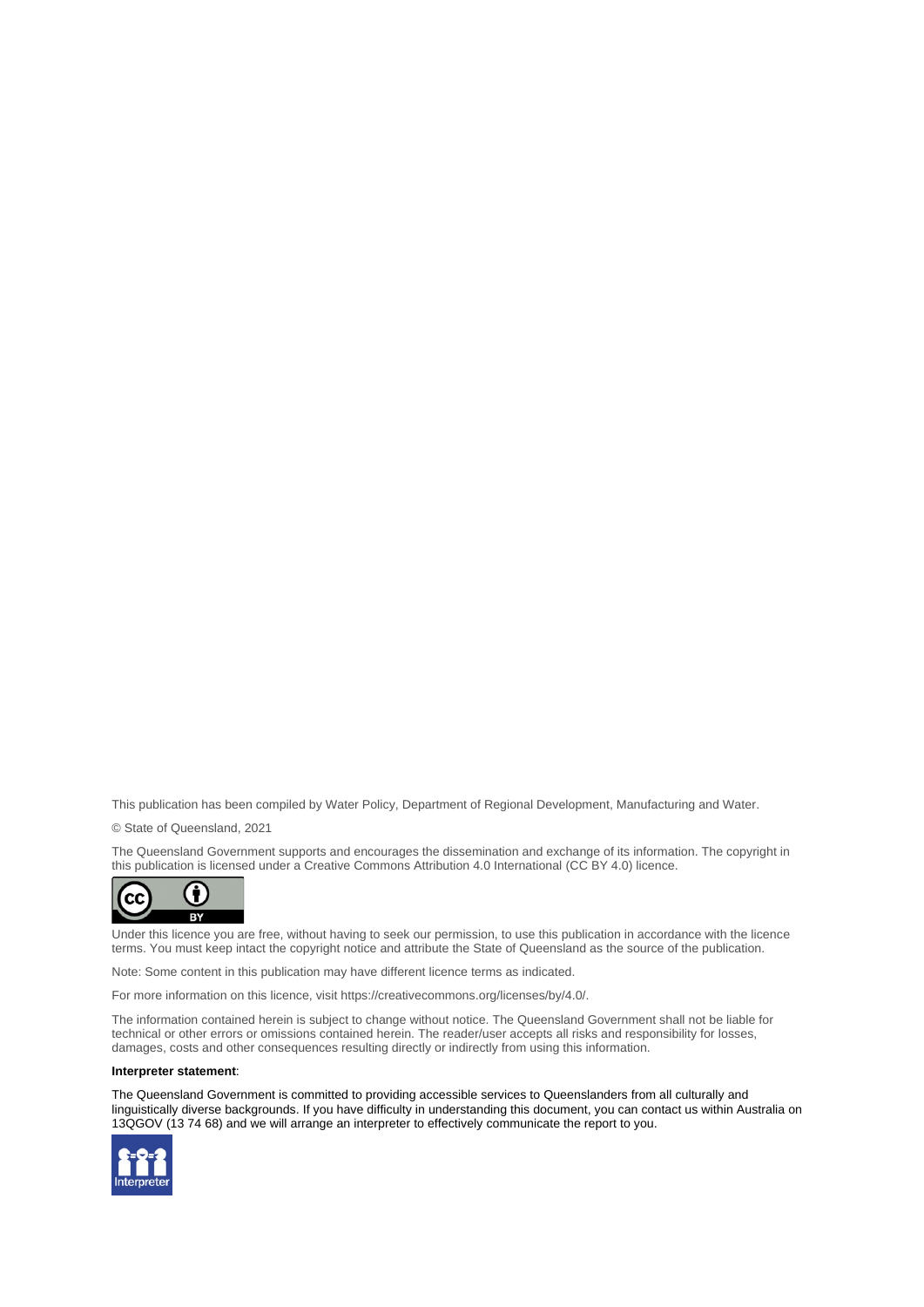# **Contents**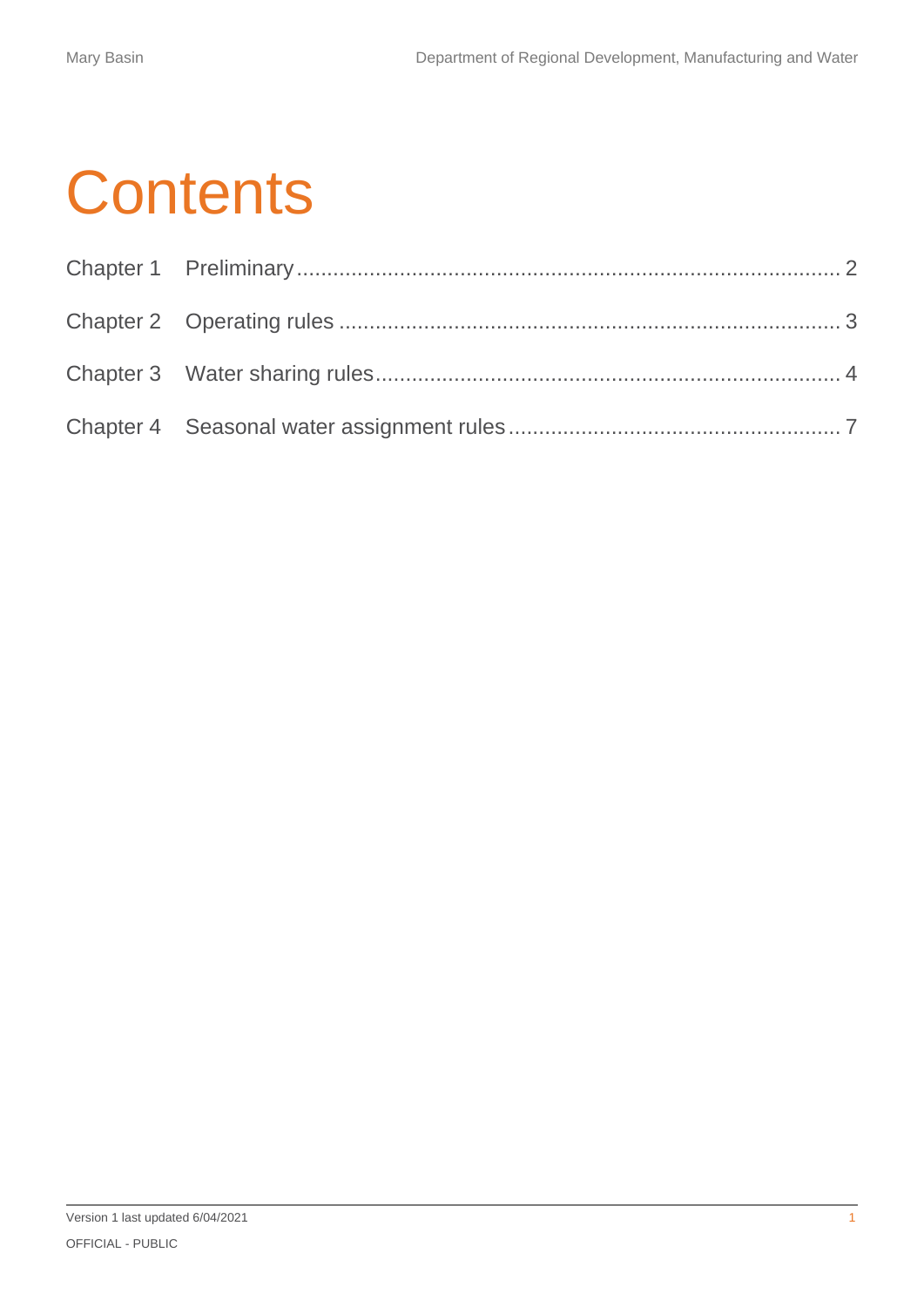### <span id="page-3-0"></span>**Chapter 1 Preliminary**

### **1 Short title**

- (1) This operations manual may be cited as the Cedar Pocket Water Supply Scheme Operations Manual.
- (2) Reference in this document to 'this manual' means the Cedar Pocket Water Supply Scheme Operations Manual.

#### **2 Interpretation of words used in this manual**

The dictionary in attachment 1 defines particular words used in this manual.

#### **3 Water supply scheme**

The extent of the Cedar Pocket Water Supply Scheme is defined in Attachment 2 of the Mary Basin Resource Operations Plan, as it has effect for the purposes of the Water Plan (Mary Basin) 2006.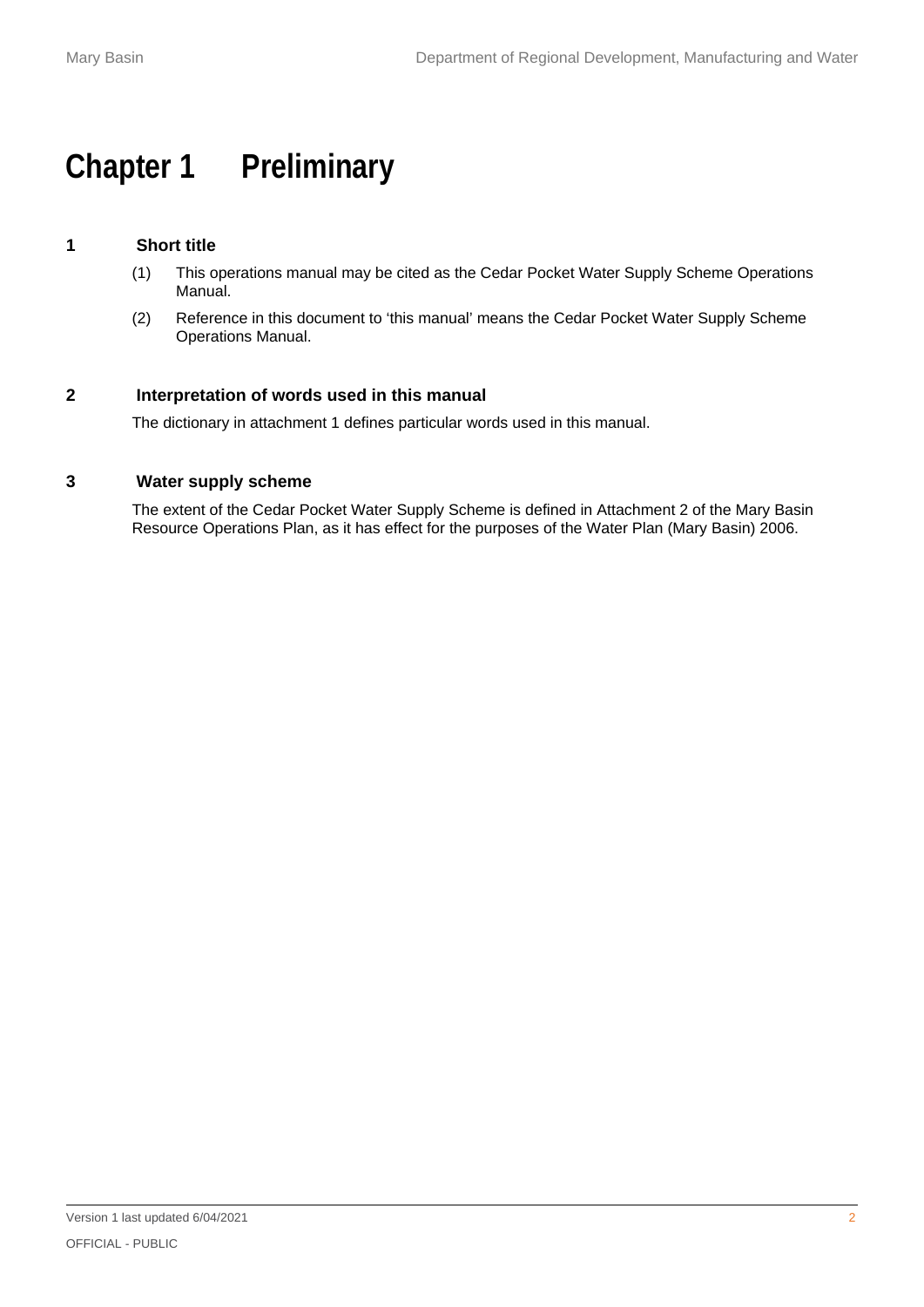## <span id="page-4-0"></span>**Chapter 2 Operating rules**

### **4 Operating levels of storages**

The licence holder must not release or supply water from a storage when the water level in that storage is at or below its minimum operating level specified in table 1.

#### *Table 1 – Operating levels of storages*

| <b>Storage</b>   | Minimum operating level (m AHD) |
|------------------|---------------------------------|
| Cedar Pocket Dam | 93.26                           |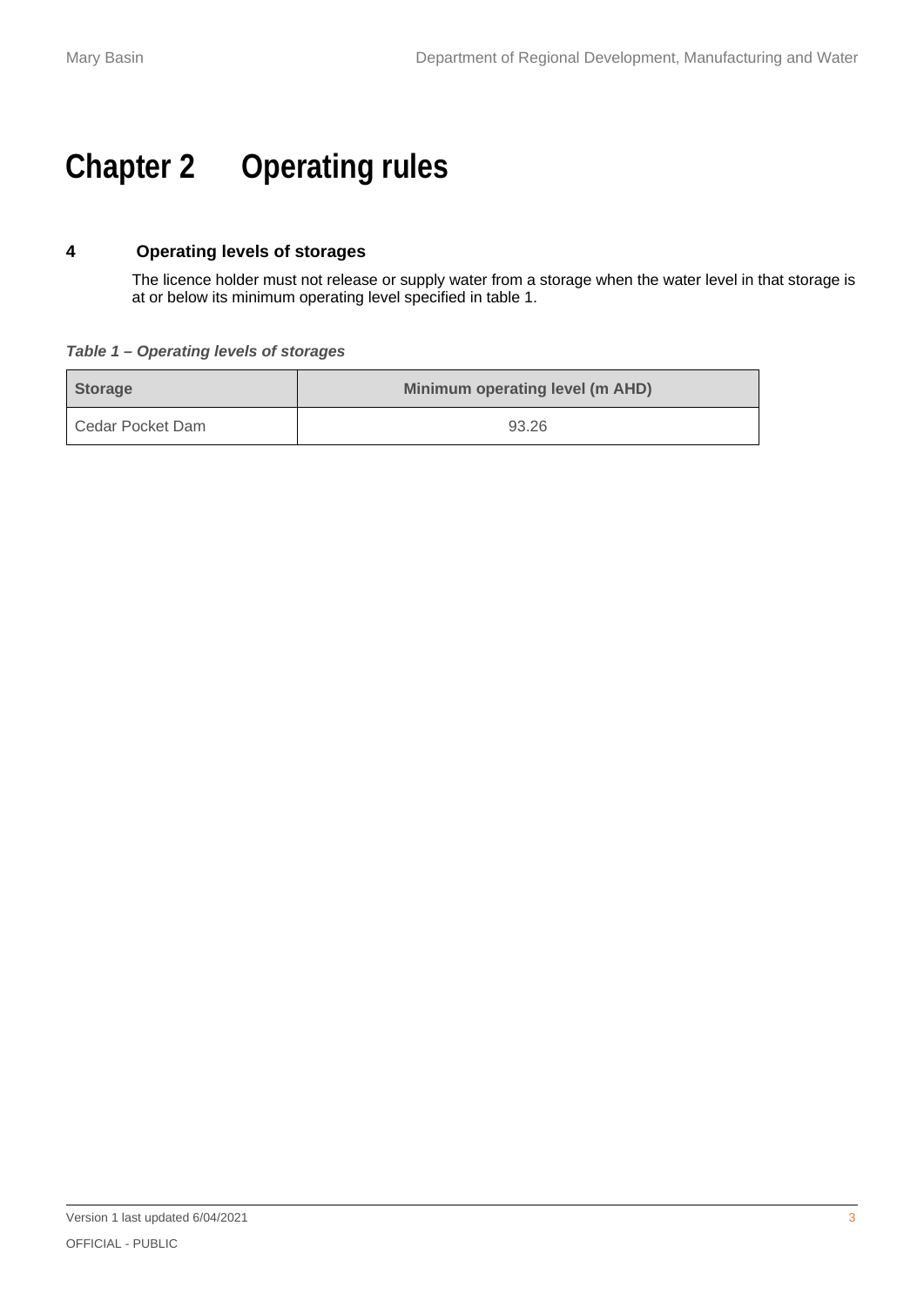### <span id="page-5-0"></span>**Chapter 3 Water sharing rules**

#### **5 Announced allocation**

- (1) The licence holder must—
	- (a) determine an announced allocation for medium priority water allocations for use in defining the share of water available to be taken under water allocations in that priority group;
	- (b) use the water sharing rules specified in this chapter to calculate announced allocations throughout the water year;
	- (c) calculate and set the announced allocation for medium priority water allocations to take effect on the first day of each water year;
	- (d) following the commencement of a water year—
		- (i) recalculate the announced allocation to take effect no later than five business days following the first day of every month; and
		- (ii) reset the announced allocation if a recalculation indicates that the calculated announced allocation would—
			- (A) increase by five or more percentage points; or
			- (B) increase to 100 per cent; and
	- (e) make public the details of the announced allocation, including parameters for determining the announced allocation, on the licence holder's website within five business days of—
		- (i) setting an announced allocation under subsection (1)(c); or
		- (ii) the first calendar day of every month when resetting the announced allocation under subsection (1)(d); and
- (2) The announced allocation must—
	- (a) not be less than zero or greater than 100 per cent;
	- (b) be rounded to the nearest per cent; and
	- (c) not be reduced during a water year.

#### **6 Calculation of announced allocation**

(1) The licence holder must determine the announced allocation for medium priority water allocations using the following formula—

 $AA_{MP} = 100 \times$  $[(UV + DIV - TOA)]$ <sub>MP</sub>

(2) The parameters used in the formula for the announced allocation are defined in table 2.

#### *Table 2 – Announced allocation parameters*

| <b>Term</b> | <b>Definition</b>                                                                                                                                                                                                                    |
|-------------|--------------------------------------------------------------------------------------------------------------------------------------------------------------------------------------------------------------------------------------|
| AAMP        | Announced allocation for medium priority—the percentage of the nominal volume for a<br>medium priority water allocation, which is used to calculate the volume that may be taken<br>under the allocation for the current water year. |
| <b>MPA</b>  | Medium priority allocation—the total nominal volume of medium priority water allocation.                                                                                                                                             |

Version 1 last updated 6/04/2021 4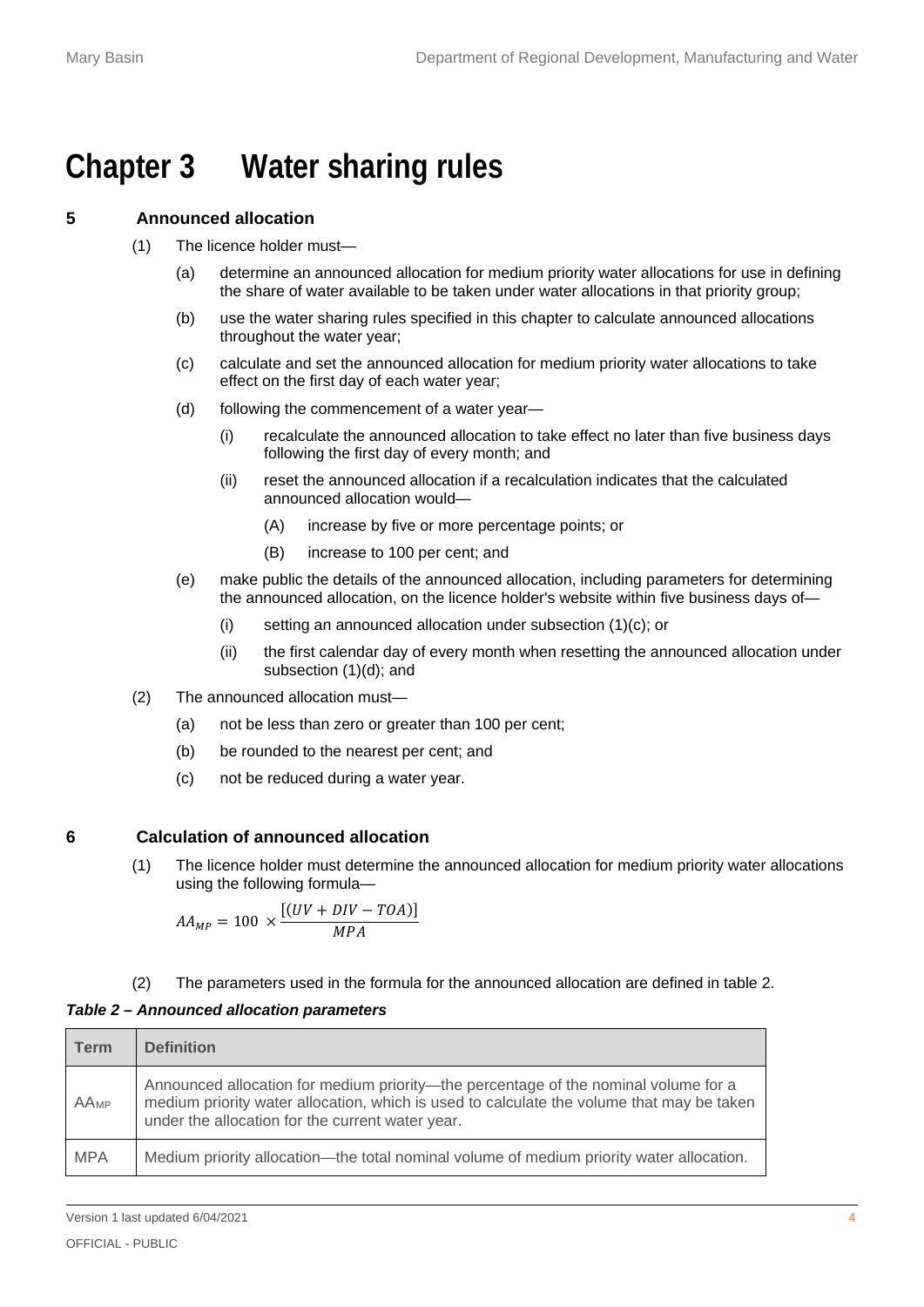| <b>Term</b> | <b>Definition</b>                                                                                                                                                                                                                                                  |
|-------------|--------------------------------------------------------------------------------------------------------------------------------------------------------------------------------------------------------------------------------------------------------------------|
|             | Useable volume—the useable volume of Cedar Pocket Dam as per the following<br>equations-                                                                                                                                                                           |
|             | $UV = (CV - MOV)$                                                                                                                                                                                                                                                  |
| UV          | $UV = 0$ if $(CV - MOV)$ is less than zero.                                                                                                                                                                                                                        |
|             | Where-                                                                                                                                                                                                                                                             |
|             | CV is the current volume of the storage.                                                                                                                                                                                                                           |
|             | MOV is the minimum operating volume of Cedar Pocket Dam.                                                                                                                                                                                                           |
| <b>DIV</b>  | Diverted volume of medium priority water allocation—the total volume (in megalitres) of<br>water taken under medium priority water allocations since the start of the current water<br>year up to the time of assessment of the announced allocation.              |
| <b>TOA</b>  | Transmission and operational loss allowance—is an allowance for the transmission and<br>operational losses expected to occur in running the system to the end of the water year.<br>TOA is dependent on announced allocation and can be interpolated from table 3. |

*Table 3 – Transmission and operational losses (megalitres)* 

| AA   | Jul         | Aug         | <b>Sep</b>     | Oct      | <b>Nov</b> | <b>Dec</b> | Jan         | Feb      | <b>Mar</b> | Apr      | <b>May</b>        | Jun            |
|------|-------------|-------------|----------------|----------|------------|------------|-------------|----------|------------|----------|-------------------|----------------|
| 0.00 | $\mathbf 0$ | $\mathbf 0$ | $\overline{0}$ | $\Omega$ | $\Omega$   | $\Omega$   | $\mathbf 0$ | $\Omega$ | $\Omega$   | $\Omega$ | 0                 | $\overline{0}$ |
| 0.20 | 43          | 40          | 35             | 29       | 25         | 20         | 17          | 14       | 12         | 9        | 6                 | 3              |
| 0.40 | 87          | 80          | 71             | 59       | 49         | 41         | 34          | 29       | 23         | 18       | $12 \overline{ }$ | 6              |
| 0.60 | 130         | 119         | 106            | 88       | 74         | 61         | 51          | 43       | 35         | 27       | 18                | 9              |
| 0.80 | 173         | 159         | 142            | 118      | 99         | 81         | 68          | 57       | 47         | 36       | 24                | 12             |
| 1.00 | 216         | 199         | 177            | 147      | 123        | 102        | 84          | 71       | 58         | 45       | 30                | 15             |

#### **7 Taking water under a water allocation**

The total volume of water taken under a water allocation in a water year, other than a water year in which Cedar Pocket Dam overflows, must not exceed the nominal volume of the water allocation multiplied by the announced allocation and divided by 100.

#### **8 Taking water in a water year in which Cedar Pocket Dam overflows**

- (1) The total volume of water taken under a water allocation in a water year in which Cedar Pocket Dam overflows must not exceed the sum of—
	- (a) the volume of water taken before Cedar Pocket Dam overflows; and
	- (b) the nominal volume of the water allocation.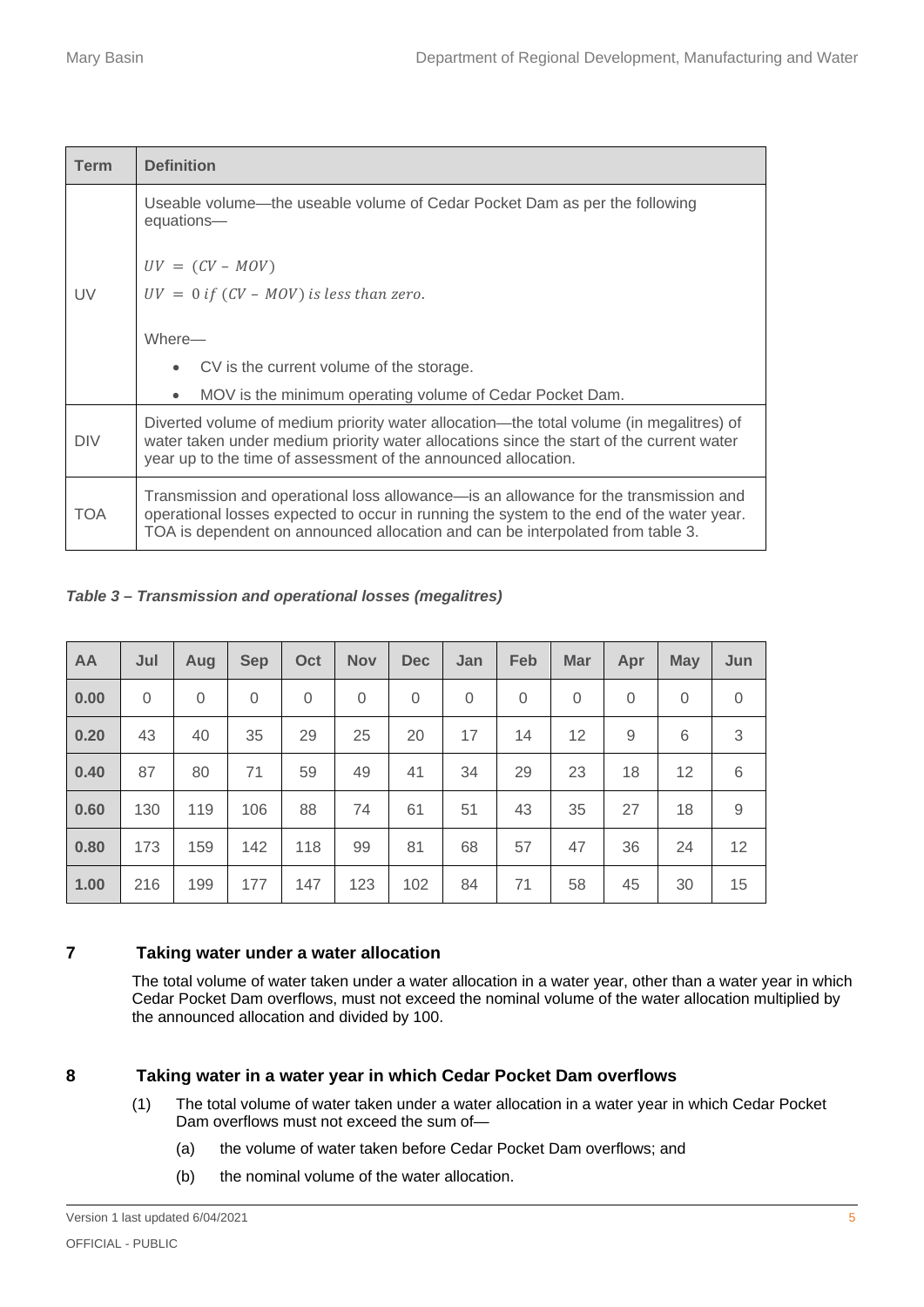(2) To remove any doubt, it is declared that the total volume of water taken under subsection (1) must not exceed the nominal volume of the water allocation multiplied by two.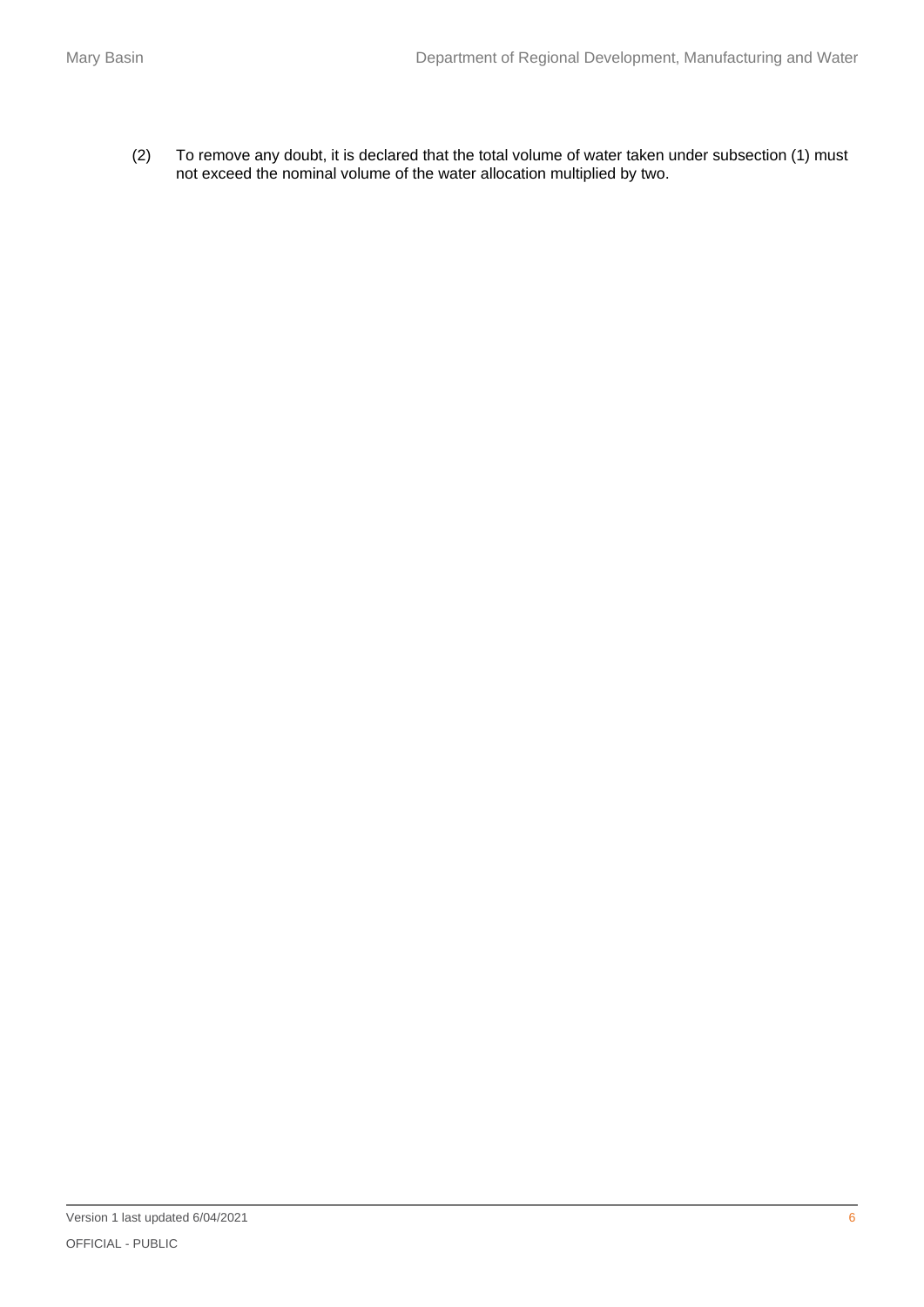### <span id="page-8-0"></span>**Chapter 4 Seasonal water assignment rules**

#### **9 Maximum water use**

- (1) The maximum volume of water that may be taken in a zone in a water year is the maximum allowable water use volume indicated in table 4 for the zone; and
- (2) The total volume of water that may be taken in a zone in a water year is the total volume of water used under water allocations for all priority groups managed and distributed by the licence holder for zone CPKS1.

#### **10 Seasonal water assignment rules**

- (1) The licence holder may consent to the arrangement for a seasonal assignment of a volume of water provided that the total volume of water that may be taken in a zone in a water year does not exceed the maximum allowable water use volume in table 4 for the zone.
- (2) The licence holder must not approve a seasonal assignment of a water allocation if the purpose of the water allocation is 'distribution loss', unless the seasonal assignment—
	- (a) is to the same person; and
	- (b) does not involve a change in purpose.
- (3) The licence holder is responsible for dealing with applications for seasonal water assignment where the licence holder distributes to the assignee.

*Table 4 – Maximum allowable use volume*

| Zone  | Maximum allowable water use volume (ML) |
|-------|-----------------------------------------|
| CPKS1 | 1 010                                   |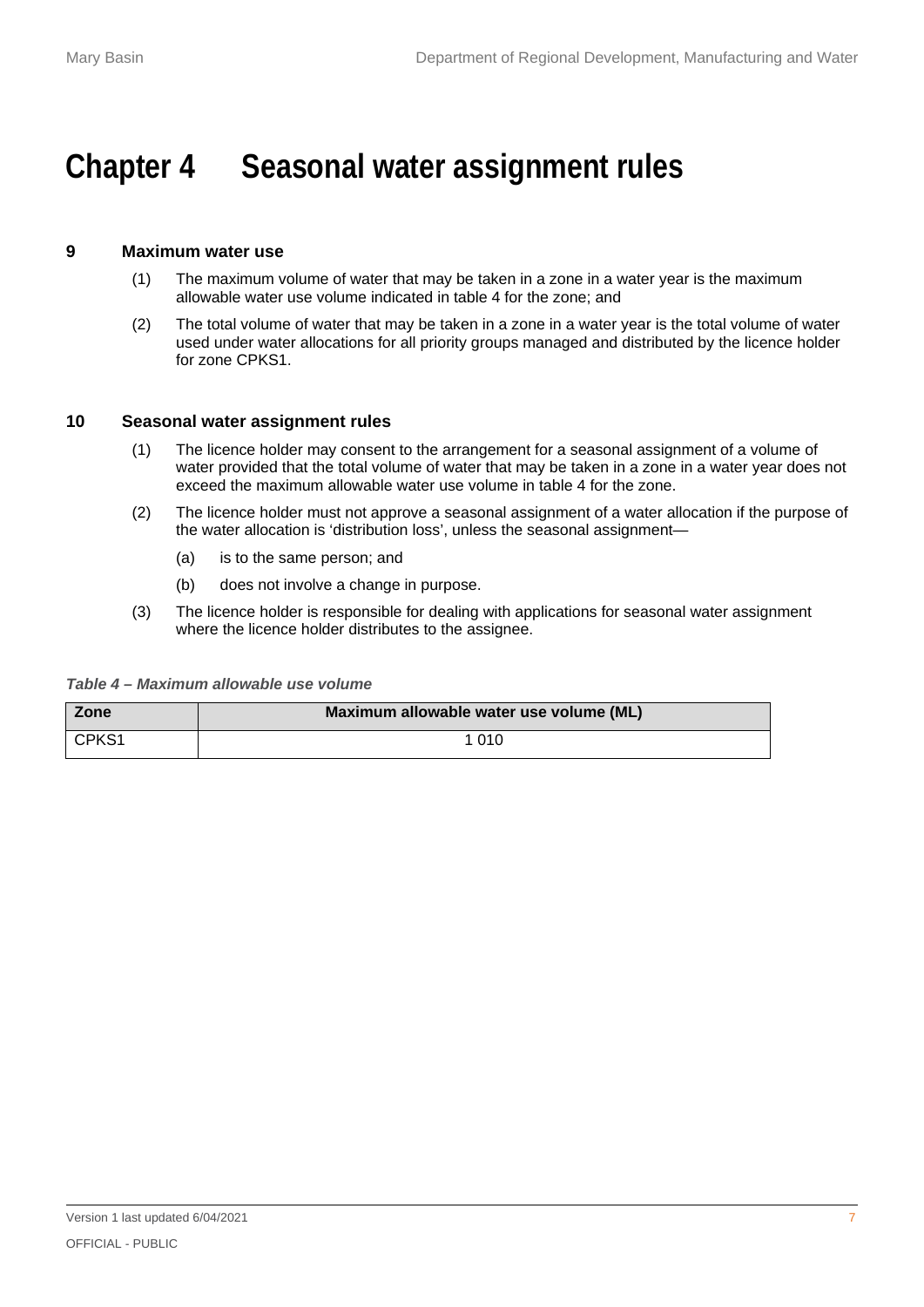# **Attachment 1 Dictionary**

| <b>Term</b>                         | <b>Definition</b>                                                                                                                                                                                                                                       |
|-------------------------------------|---------------------------------------------------------------------------------------------------------------------------------------------------------------------------------------------------------------------------------------------------------|
| <b>AHD</b>                          | The Australian Height Datum which references a level or height to a<br>standard base level.                                                                                                                                                             |
| Announced allocation                | For a water allocation managed under a resource operations licence, this<br>means a number, expressed as a percentage, used to determine the<br>maximum volume of water that may be taken in a water year under the<br>authority of a water allocation. |
| Assignee                            | The person or entity to whom an interest or right to water is being<br>transferred (e.g. seasonally assigned).                                                                                                                                          |
| EL                                  | Elevation level.                                                                                                                                                                                                                                        |
| Licence holder                      | The holder of the resource operations licence for Cedar Pocket Water<br>Supply Scheme.                                                                                                                                                                  |
| Medium priority water<br>allocation | A water allocation within a priority group for which the water allocation<br>security objective (performance indicator) is in the range specified in the<br>Water Plan (Mary Basin) 2006.                                                               |
| Minimum operating<br>level          | The level or elevation of water within the ponded area of a dam weir or<br>barrage below which water cannot be released or taken from the<br>infrastructure under normal operating conditions.                                                          |
| Minimum operating<br>volume         | The specified minimum volume of water within the ponded area of a<br>storage, dam, or weir below which water cannot be released or taken<br>from the infrastructure under normal operating conditions.                                                  |
| Megalitres (ML)                     | One million litres.                                                                                                                                                                                                                                     |
| Performance indicator               | A measure that can be calculated to assess the impact of water allocation<br>and management decisions on water entitlements and aquatic<br>ecosystems.                                                                                                  |
| Ponded area                         | Area of inundation at full supply level of storage.                                                                                                                                                                                                     |
| Water use                           | Refers to actual consumption of water.                                                                                                                                                                                                                  |